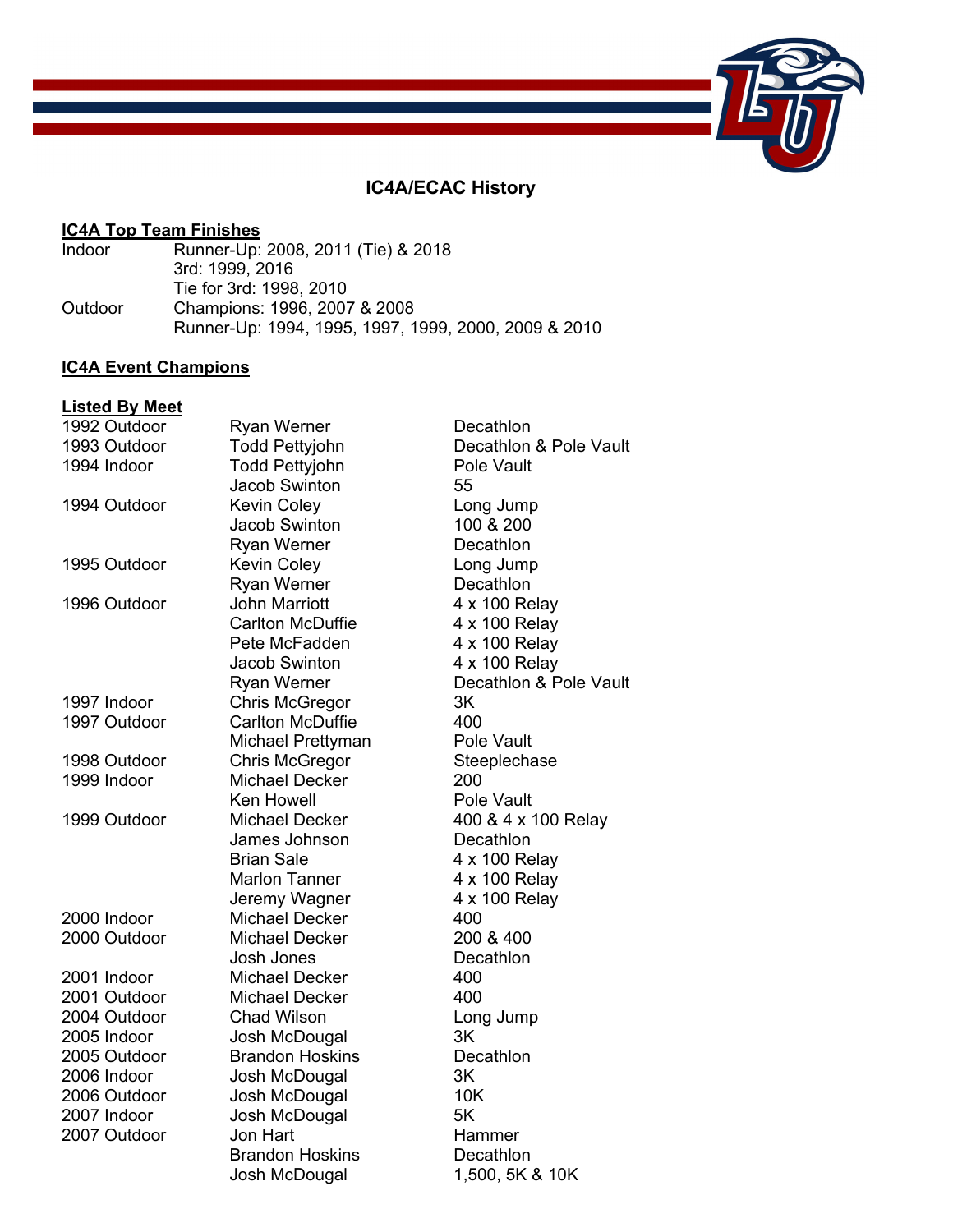| 2008 Indoor                 | Jon Hart                                         | Weight               |
|-----------------------------|--------------------------------------------------|----------------------|
| 2008 Outdoor                | <b>Brandon Hoskins</b><br>Jon Hart               | Heptathlon<br>Hammer |
|                             | <b>Daniel Newell</b>                             | Decathlon            |
| 2009 Outdoor                | Sam Chelanga                                     | 5K                   |
|                             | <b>Daniel Newell</b><br><b>Matt Parker</b>       | Decathlon            |
| 2010 Indoor                 | Evans Kigen                                      | High Jump<br>5K      |
|                             | <b>Clarence Powell</b>                           | High Jump            |
| 2010 Outdoor                | Sam Chelanga                                     | 5K                   |
|                             | Evans Kigen                                      | Steeplechase         |
| 2011 Indoor<br>2011 Outdoor | <b>Taylor Courtney</b><br>Geren Woodbridge       | 500<br>Decathlon     |
| 2013 Outdoor                | Josh MacDonald                                   | Steeplechase         |
|                             | <b>Isaac Wendland</b>                            | 1,500                |
| 2017 Indoor                 | <b>Zach Davis</b>                                | Heptathlon           |
| 2018 Indoor                 | Azaria Kirwa<br>Markus Ballengee                 | 5K<br>Heptathlon     |
|                             | Jahquez Durham                                   | 4 x 400 Relay        |
|                             | Jeff Jacobs                                      | 4 x 400 Relay        |
|                             | Alejandro Perlaza Zapata                         | 400 & 4 x 400 Relay  |
|                             | <b>Michael Todd</b>                              | 4 x 400 Relay        |
| 2019 Indoor                 | Nick Doan                                        | 3K                   |
| <b>Listed By Athlete</b>    |                                                  |                      |
| Markus Ballengee            | 2018 Indoor Heptathlon                           |                      |
| Sam Chelanga                | 2009 Outdoor 5K                                  |                      |
| <b>Kevin Coley</b>          | 2010 Outdoor 5K<br>1994 Outdoor Long Jump        |                      |
|                             | 1995 Outdoor Long Jump                           |                      |
| <b>Taylor Courtney</b>      | 2011 Indoor 500                                  |                      |
| <b>Zach Davis</b>           | 2017 Indoor Heptathlon                           |                      |
| <b>Michael Decker</b>       | 1999 Indoor 200                                  |                      |
|                             | 1999 Outdoor 400                                 |                      |
|                             | 1999 Outdoor 4 x 100<br>2000 Indoor 400          |                      |
|                             | 2000 Outdoor 200                                 |                      |
|                             | 2000 Outdoor 400                                 |                      |
|                             | 2001 Indoor 400                                  |                      |
|                             | 2001 Outdoor 400                                 |                      |
| Nick Doan<br>Jahquez Durham | 2019 Indoor 3K<br>2018 Indoor 4 x 400            |                      |
| Jon Hart                    | 2007 Outdoor Hammer                              |                      |
|                             | 2008 Indoor Weight                               |                      |
|                             | 2008 Outdoor Hammer                              |                      |
| <b>Brandon Hoskins</b>      | 2005 Outdoor Decathlon                           |                      |
|                             | 2007 Outdoor Decathlon                           |                      |
| <b>Ken Howell</b>           | 2008 Indoor Heptathlon<br>1999 Indoor Pole Vault |                      |
| Jeff Jacobs                 | 2018 Indoor 4 x 400                              |                      |
| James Johnson               | 1999 Outdoor Decathlon                           |                      |
| Josh Jones                  | 2000 Outdoor Decathlon                           |                      |
| Evans Kigen                 | 2010 Indoor 5K                                   |                      |
| Azaria Kirwa                | 2010 Outdoor Steeplechase<br>2017 Indoor 5K      |                      |
| Josh MacDonald              | 2013 Outdoor Steeplechase                        |                      |
| <b>John Marriott</b>        | 1996 Outdoor 4 x 100                             |                      |
|                             |                                                  |                      |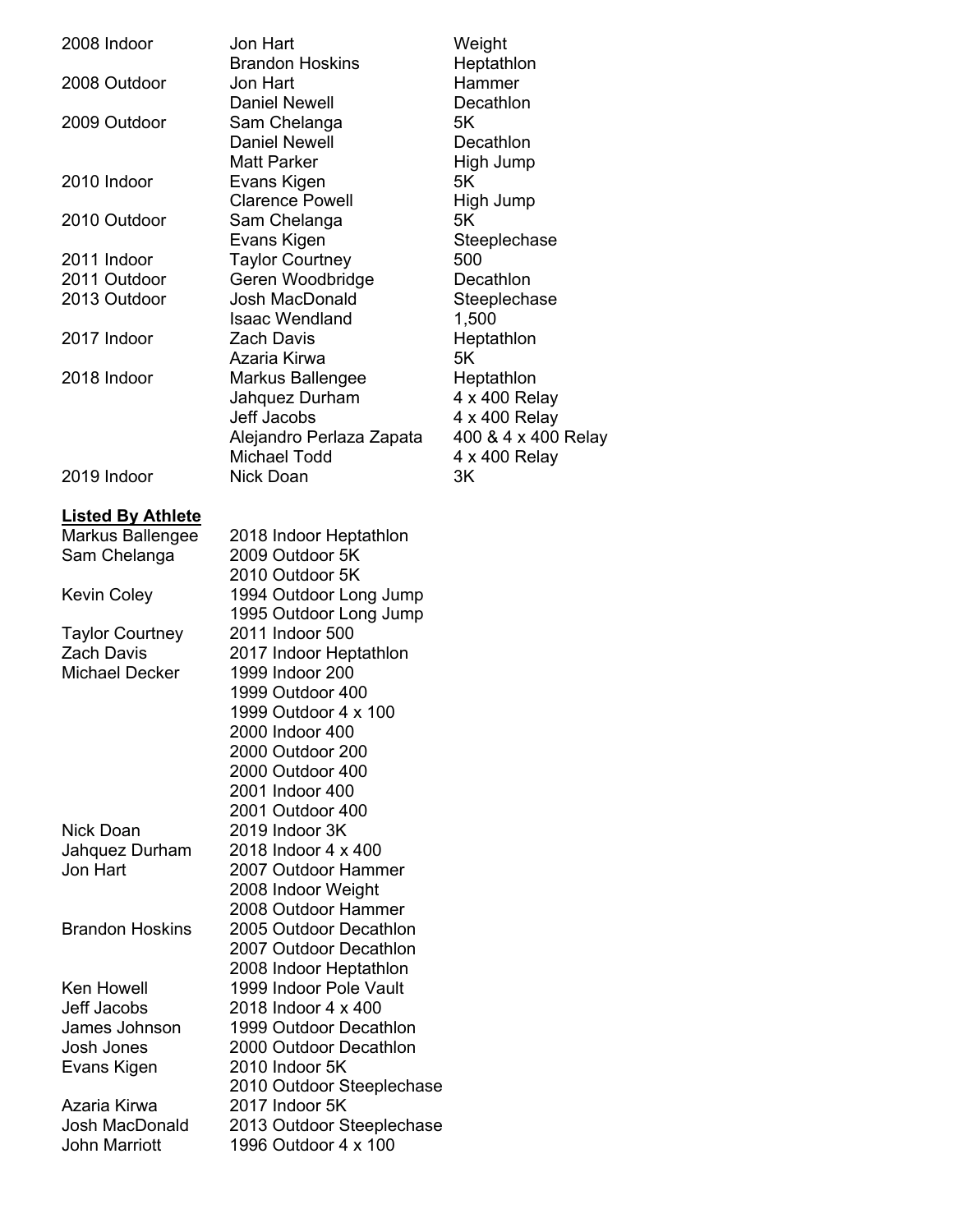| Josh McDougal          | 2005 Indoor 3K                         |
|------------------------|----------------------------------------|
|                        | 2006 Indoor 3K                         |
|                        | 2006 Outdoor 10K                       |
|                        | 2007 Indoor 5K                         |
|                        | 2007 Outdoor 1,500                     |
|                        | 2007 Outdoor 5K                        |
|                        | 2007 Outdoor 10K                       |
| Carlton McDuffie       | 1996 Outdoor 4 x 100                   |
|                        | 1997 Outdoor 400                       |
| Pete McFadden          | 1996 Outdoor 4 x 100                   |
| <b>Chris McGregor</b>  | 1997 Indoor 3K                         |
|                        | 1998 Outdoor Steeplechase              |
| <b>Daniel Newell</b>   | 2008 Outdoor Decathlon                 |
|                        | 2009 Outdoor Decathlon                 |
| Matt Parker            |                                        |
|                        | 2009 Outdoor High Jump                 |
| Alejandro P. Zapata    | 2018 Indoor 400<br>2018 Indoor 4 x 400 |
|                        |                                        |
| Todd Pettyjohn         | 1993 Outdoor Pole Vault                |
|                        | 1993 Outdoor Decathlon                 |
|                        | 1994 Indoor Pole Vault                 |
| <b>Clarence Powell</b> | 2010 Indoor High Jump                  |
| Michael Prettyman      | 1997 Outdoor Pole Vault                |
| <b>Brian Sale</b>      | 1999 Outdoor 4 x 100                   |
| <b>Jacob Swinton</b>   | 1994 Indoor 55                         |
|                        | 1994 Outdoor 100                       |
|                        | 1994 Outdoor 200                       |
|                        | 1996 Outdoor 4 x 100                   |
| <b>Marlon Tanner</b>   | 1999 Outdoor 4 x 100                   |
| Michael Todd           | 2018 Indoor 4 x 400                    |
| Jeremy Wagner          | 1999 Outdoor 4 x 100                   |
| <b>Isaac Wendland</b>  | 2013 Outdoor 1,500                     |
| Ryan Werner            | 1992 Outdoor Decathlon                 |
|                        | 1994 Outdoor Decathlon                 |
|                        | 1995 Outdoor Decathlon                 |
|                        | 1996 Outdoor Pole Vault                |
|                        | 1996 Outdoor Decathlon                 |
| <b>Chad Wilson</b>     | 2004 Outdoor Long Jump                 |
| Geren Woodbridge       | 2011 Outdoor Decathlon                 |
|                        |                                        |
| <b>Listed By Event</b> |                                        |
| Indoor 55              | 1994 - Jacob Swinton                   |
| Outdoor 100            | 1994 - Jacob Swinton                   |
| Indoor 200             | 1999 - Michael Decker                  |
| Outdoor 200            | 1994 - Jacob Swinton                   |
|                        | 2000 - Michael Decker                  |
| Indoor 400             | 2000 - Michael Decker                  |
|                        | 2001 - Michael Decker                  |
|                        | 2018 – Alejandro Perlaza Zapata        |
| Outdoor 400            | 1997 - Carlton McDuffie                |
|                        | 1999 - Michael Decker                  |
|                        | 2000 - Michael Decker                  |
|                        | 2001 - Michael Decker                  |
| Indoor 500             |                                        |
|                        | 2011 - Taylor Courtney                 |
| Outdoor 1,500          | 2007 - Josh McDougal                   |
|                        | 2013 - Isaac Wendland                  |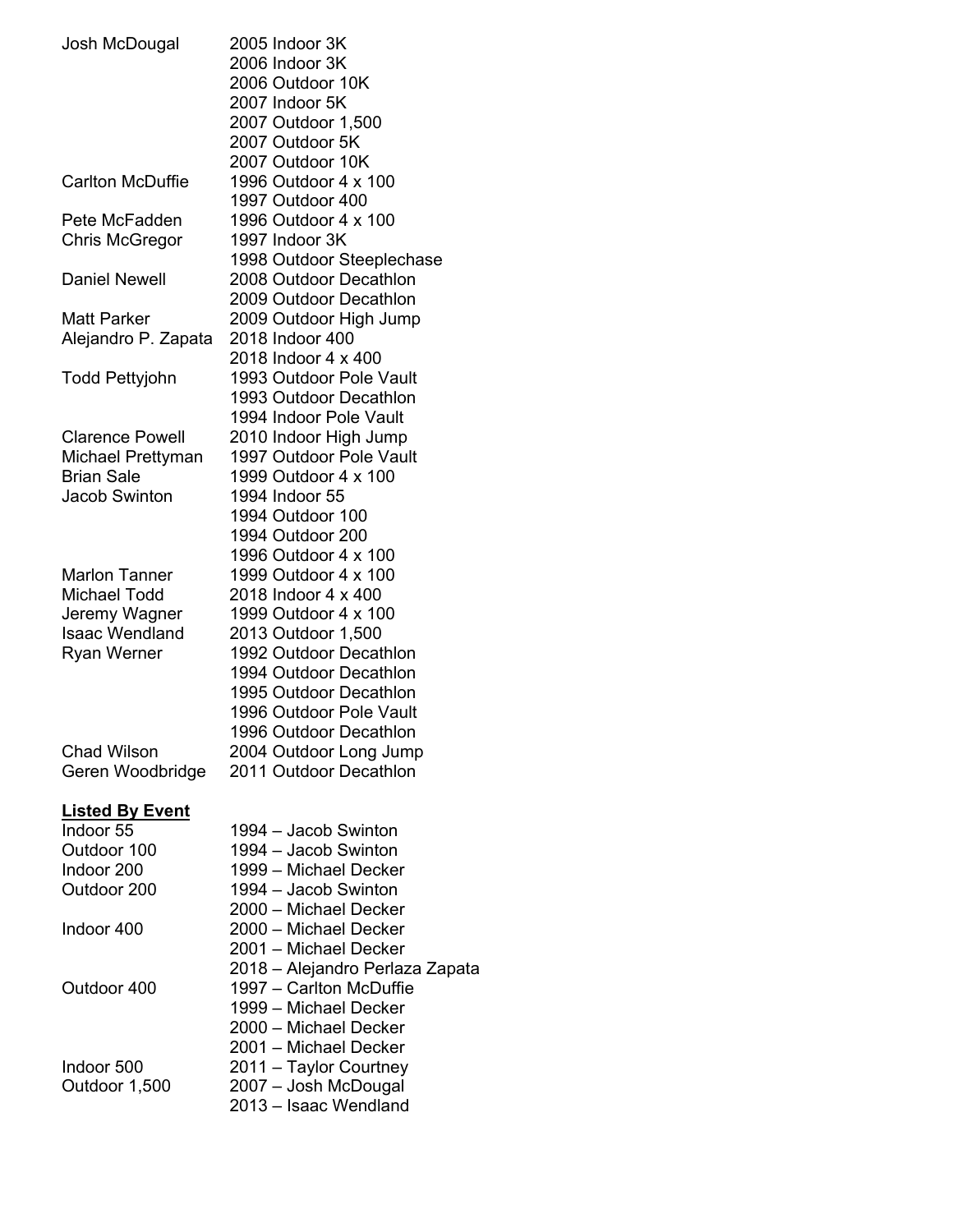| Indoor 3K                 | 1997 – Chris McGregor                                                      |
|---------------------------|----------------------------------------------------------------------------|
|                           | 2005 - Josh McDougal                                                       |
|                           | 2006 - Josh McDougal                                                       |
|                           | 2019 - Nick Doan                                                           |
| Indoor 5K                 | 2007 - Josh McDougal                                                       |
|                           | 2010 – Evans Kigen                                                         |
|                           | 2017 - Azaria Kirwa                                                        |
| Outdoor 5K                | 2007 - Josh McDougal                                                       |
|                           | 2009 - Sam Chelanga                                                        |
|                           | 2010 - Sam Chelanga                                                        |
| Outdoor 10K               | 2006 - Josh McDougal                                                       |
|                           | 2007 - Josh McDougal                                                       |
|                           | Outdoor Steeplechase 1998 - Chris McGregor                                 |
|                           | 2010 – Evans Kigen                                                         |
|                           | 2013 - Josh MacDonald                                                      |
| Outdoor 4 x 100           | 1996 – Pete McFadden, Jacob Swinton, Carlton McDuffie, John Marriott       |
|                           | 1999 – Brian Sale, Michael Decker, Marlon Tanner, Jeremy Wagner            |
| Indoor $4 \times 400$     | 2018 – Jahquez Durham, Michael Todd, Jeff Jacobs, Alejandro Perlaza Zapata |
| <b>Outdoor Long Jump</b>  | 1994 – Kevin Coley                                                         |
|                           | 1995 - Kevin Coley                                                         |
|                           | 2004 - Chad Wilson                                                         |
| Indoor High Jump          | 2010 - Clarence Powell                                                     |
| Outdoor High Jump         | 2009 - Matt Parker                                                         |
| <b>Indoor Pole Vault</b>  | 1994 – Todd Pettyjohn                                                      |
|                           | 1999 – Ken Howell                                                          |
| <b>Outdoor Pole Vault</b> | 1993 - Todd Pettyjohn                                                      |
|                           | 1996 – Ryan Werner                                                         |
|                           | 1997 - Michael Prettyman                                                   |
| <b>Indoor Weight</b>      | $2008 -$ Jon Hart                                                          |
| <b>Outdoor Hammer</b>     | $2007 -$ Jon Hart                                                          |
|                           | $2008 -$ Jon Hart                                                          |
| Indoor Heptathlon         | 2008 - Brandon Hoskins                                                     |
|                           | 2017 – Zach Davis                                                          |
|                           | 2018 - Markus Ballengee                                                    |
| <b>Outdoor Decathlon</b>  | 1992 – Ryan Werner                                                         |
|                           | 1993 - Todd Pettyjohn                                                      |
|                           | 1994 – Ryan Werner                                                         |
|                           | 1995 – Ryan Werner                                                         |
|                           | 1996 – Ryan Werner                                                         |
|                           | 1999 - James Johnson                                                       |
|                           | $2000 -$ Josh Jones                                                        |
|                           | 2005 - Brandon Hoskins                                                     |
|                           | 2007 - Brandon Hoskins                                                     |
|                           | 2008 - Daniel Newell                                                       |
|                           | 2009 - Daniel Newell                                                       |
|                           | 2011 - Geren Woodbridge                                                    |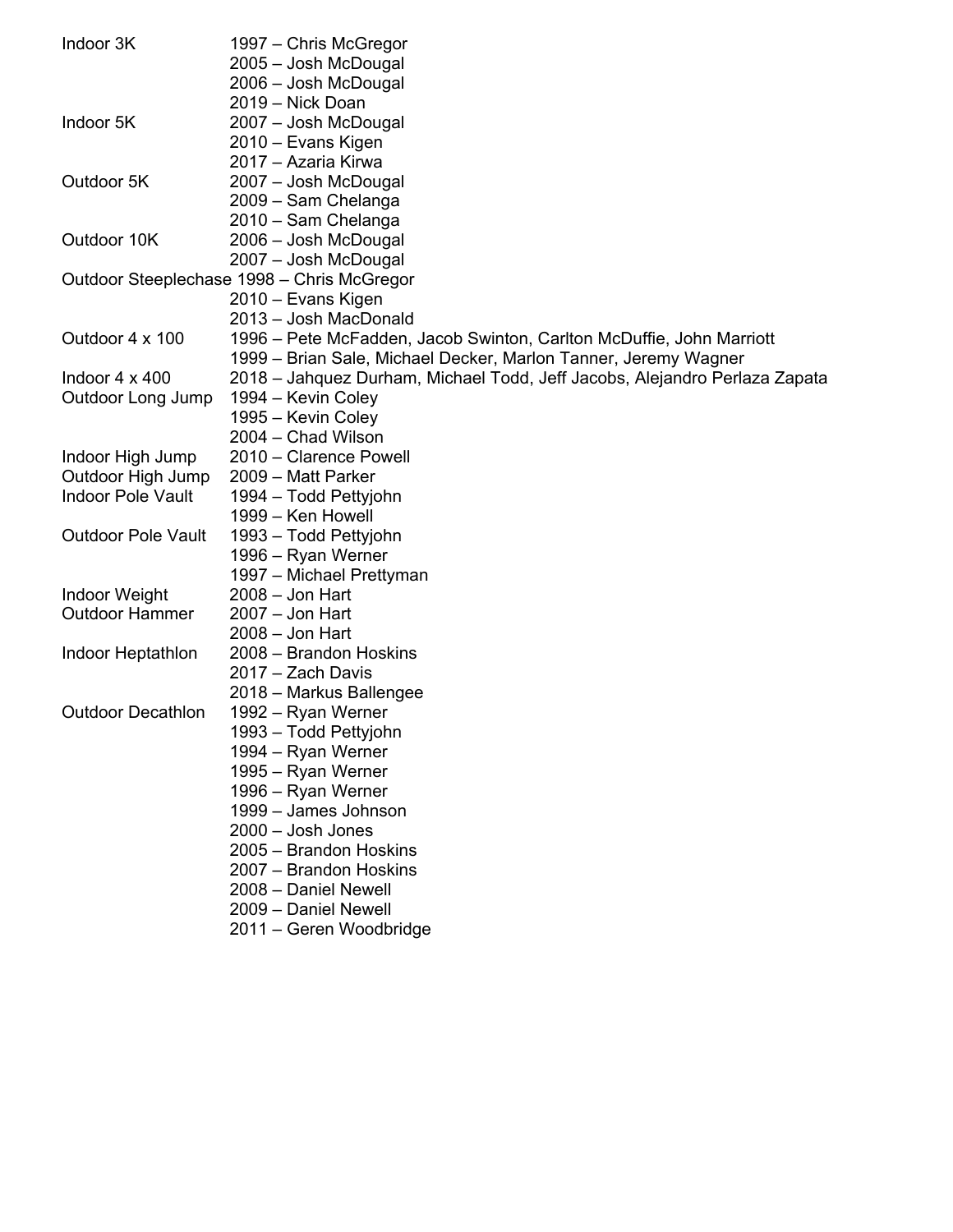### **ECAC Top Team Finishes**

| <b>Indoor</b> | Champions: 2018 & 2019 |
|---------------|------------------------|
|               | Runner-Up: 2017        |
|               | 3rd: 2014              |
| Outdoor       | 7th: 2007 & 2012       |

### **ECAC Event Champions**

#### **Listed By Meet**

| 2002 Indoor              | Heather Sagan             | Mile                |
|--------------------------|---------------------------|---------------------|
|                          | Andrea Wildrick           | Pole Vault          |
| 2002 Outdoor             | Heather Sagan             | 1,500               |
|                          | Andrea Wildrick           | Pole Vault          |
| 2004 Indoor              | Danielle McNaney          | Pentathlon          |
| 2005 Indoor              | Danielle McNaney          | Pentathlon          |
| 2005 Outdoor             | Danielle McNaney          | Heptathlon          |
| 2008 Indoor              | Jaime Watson              | 800                 |
| 2011 Outdoor             | <b>Christina Mitchell</b> | Heptathlon          |
| 2012 Indoor              | Jocelyn Williams          | <b>Weight Throw</b> |
| 2012 Outdoor             | <b>Melinda Bendik</b>     | Hammer              |
| 2013 Outdoor             | <b>Mychelle Cumings</b>   | <b>Discus</b>       |
| 2014 Indoor              | Meghan Burggraf           | 800                 |
|                          | <b>Mychelle Cumings</b>   | <b>Shot Put</b>     |
| 2016 Indoor              | Erika Jackson             | Pentathlon          |
| 2018 Indoor              | <b>Tanner Ealum</b>       | 500                 |
|                          | Dasiana Larson            | <b>Weight Throw</b> |
| 2019 Indoor              | Ty'Asia Dansbury          | 4 x 400 Relay       |
|                          | <b>Cortney Dowling</b>    | 4 x 400 Relay       |
|                          | <b>Tanner Ealum</b>       | 500 & 4 x 400 Relay |
|                          | <b>Delaney McDowell</b>   | 4 x 400 Relay       |
|                          | <b>Kylie Polsgrove</b>    | Pentathlon          |
| <b>Listed By Athlete</b> |                           |                     |
| <b>Melinda Bendik</b>    | 2012 Outdoor Hammer       |                     |
| Meghan Burggraf          | 2014 Indoor 800           |                     |
| <b>Mychelle Cumings</b>  | 2013 Outdoor Discus       |                     |
|                          | 2014 Indoor Shot Put      |                     |
| Ty'Asia Dansbury         | 2019 Indoor 4 x 400       |                     |
| <b>Cortney Dowling</b>   | 2019 Indoor 4 x 400       |                     |
| <b>Tanner Ealum</b>      | 2018 Indoor 500           |                     |

| Erika Jackson    |
|------------------|
| Dasiana Larson   |
| Delaney McDowell |
| Danielle McNanev |

Heather Sagan 2002 Indoor Mile

Jaime Watson 2008 Indoor 800<br>Andrea Wildrick 2002 Indoor Pole

Jocelyn Williams 2012 Indoor Weight Throw

2018 Indoor 500 2019 Indoor 500 2019 Indoor 4 x 400 2016 Indoor Pentathlon 2018 Indoor Weight Throw 2019 Indoor  $4 \times 400$ 2004 Indoor Pentathlon 2005 Indoor Pentathlon 2005 Outdoor Heptathlon Christina Mitchell 2011 Outdoor Heptathlon Kylie Polsgrove 2019 Indoor Pentathlon 2002 Outdoor 1,500<br>2008 Indoor 800 2002 Indoor Pole Vault 2002 Outdoor Pole Vault